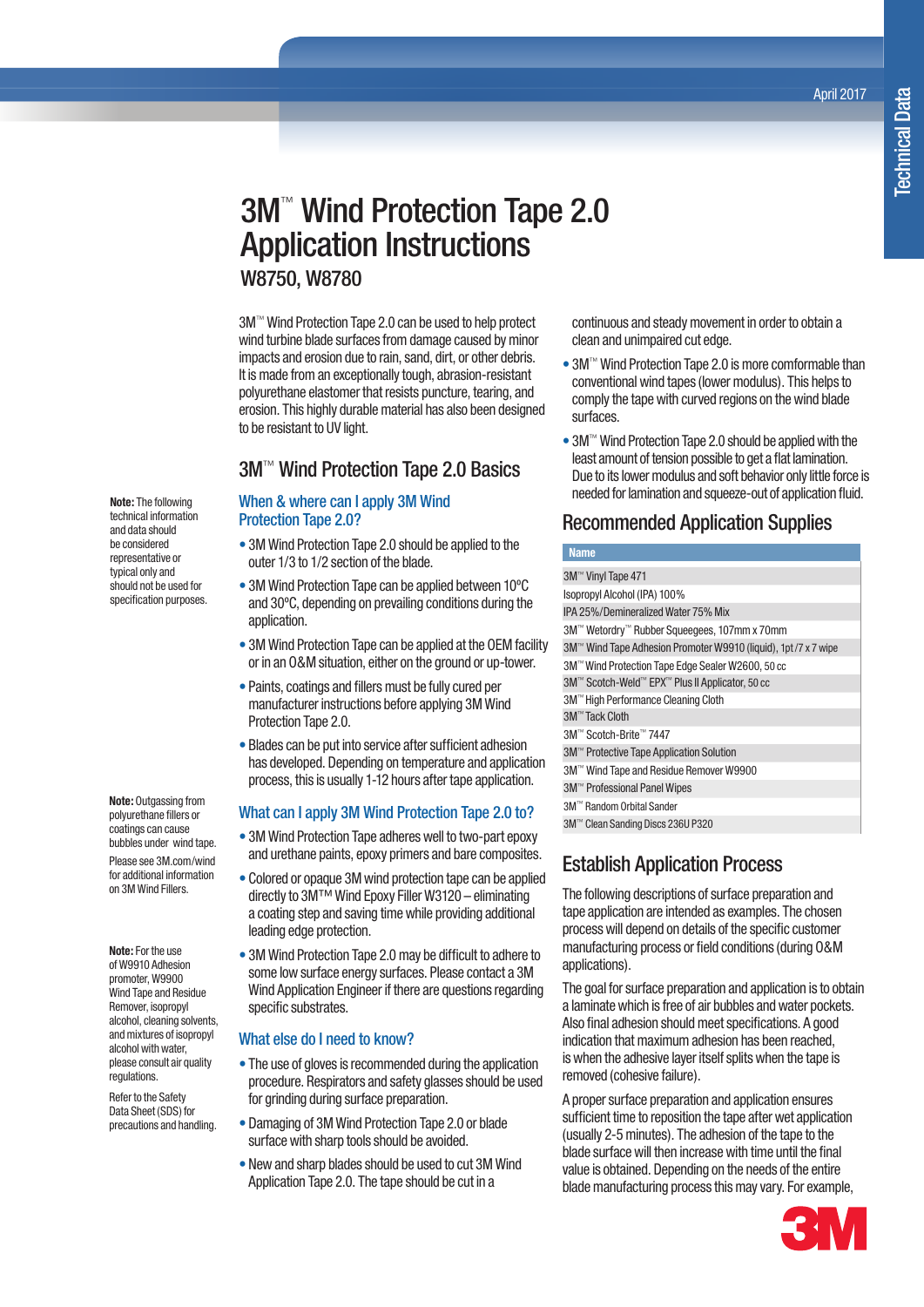a subsequent step in the manufacturing process may require a faster adhesion build-up.

There are two levers for adjusting the time to reposition and adhesion build-up of 3M™ Wind Protection Tape 2.0:

1. Surface roughness of the blade (defined by sanding grit)

2. Use of an adhesion promoter

As a rule of thumb a rougher surface increases the time available to reposition the tape and delays adhesion build-up. The use of an adhesion promoter reduces the time to reposition the tape and accelerates adhesion build-up.

It is therefore highly recommended to perform some pre-tests with small pieces of tape on the blade in order to define a process which is compatible with the entire blade manufacturing process.

The preparation of the surface with grit 320 abrasive paper and the use of W9910 adhesion promoter (diluted with isopropyl alcohol: 20% W9910 / 80% isopropyl alcohol) has shown good results in many cases.

# Surface Preparation

The surface on which 3M™ Wind Protection Tape 2.0 is to be applied can significantly influence tape performance. It must be fully cured and exhibit a smooth (e.g. 320 grit) and clean (no dust, debris or grease) condition. Furthermore, the surface should not show residual paint marks nor streaks like "orange peel" nor a large number of craters/ pinholes.

- 1. Confirm that there is no damage to the leading edge of the wind blade. If damage is present, determine degree of damage and repair using the appropriate tools and products. If damage is minor and fiberglass reinforcement is not needed, 3M Wind Fillers may be an appropriate repair solution. Please see 3M.com/wind for information on 3M Wind Fillers.
- 2. Smooth the surface of the leading edge using 320 grit abrasive on a random orbital or dual action sander or by hand sanding. Be careful not to grind through the coating. especially on the leading edge.



- 3. Define the area where 3M Wind Protection Tape 2.0 is to be applied. You may use 3M™ Vinyl Tape 471 to mark the area.
- 4. Remove sanding debris using a 3M™ Tack Cloth, followed by isopropyl alcohol dipped 3M™ High Performance Cleaning Cloth (or a clean, lint-free cloth).

### Use of 3M**™** Wind Tape Adhesion Promoter W9910

For surfaces exhibiting low surface energy, more severe weather conditions during application, or need for fast adhesion build-up it is recommended to apply Wind Tape Adhesion Promoter W9910 to an appropriate part of the application area. It can be also used for challenging areas around the edges and the tip.

3M Wind Tape Adhesion Promoter W9910 is a physically drying polymer solution. It can be diluted with isopropyl alcohol. On a sanded surface (e.g. sanded with 320 grit sandpaper) the speed of adhesion build-up

can be controlled by the dilution. For fast adhesion build-up in critical areas (e.g. in curved regions of the blade) it can be used in its nondiluted form. However, in areas which require repositioning of tape for a few minutes it is recommended to use W9910 in a diluted form (e.g. 20wt.% W9910, 80wt.% isopropyl alcohol).

In general, 3M Wind Tape Adhesion Promoter W9910 is therefore recommended in the following situations:

- To increase tape adhesion on the outermost edge of the application, | especially in curved areas where the tape edges have "tented".
- To promote 3M Wind Protection Tape 2.0 adhesion to low surface energy coatings.

#### Application Instructions

1. Complete the surface preparation as previously described.

2. Apply a thin, uniform coating of 3M Wind Tape Adhesion Promoter W9910 to the surface using 3M™ High Performance Cleaning Cloth or a clean, lint-free cloth wetted with 3M Wind Tape Adhesion Promoter W9910 or its diluted form.

3. Allow adhesion promoter to dry for at least 5 min. and not more then 30 min. before applying 3M Wind Protection Tape 2.0. Avoid contamination of the surface by dirt or dust before tape application.

**Note:** Coating should be thin – applying excess promoter will not improve adhesion.

**Caution:** Using 3M Wind Tape Adhesion Promoter W9910 will make 3M Wind Protection Tape 2.0 removal more difficult. Do not apply 3M Wind Tape Adhesion Promoter W9910 to the adhesive side of the tape.

# Tape Application

Wear protective gloves. Any dirt or oil from the skin will compromise the wind protection tape adhesion. Four-person teams have shown to be most suitable for an efficient application process when the blade is in horizontal position inside the shop floor (e.g. OEM site).

#### Recommended application method for long, straight sections of the wind blade

This method allows to apply the tape in consecutive steps by removing the liner and attaching the tape in approximate 1 meter sections along the leading edge.

- 1. Measure and cut a piece of 3M™ Wind Protection Tape 2.0 to the length required or work from the supply roll. Use scissors to round the tape corners.
- 2. Remove the liner from the first section of tape to be applied.
- 3. Wet the surface of the blade and the adhesive side of the tape with the application solution (25wt.% isopropyl alcohol, 75wt.% demineralized water).

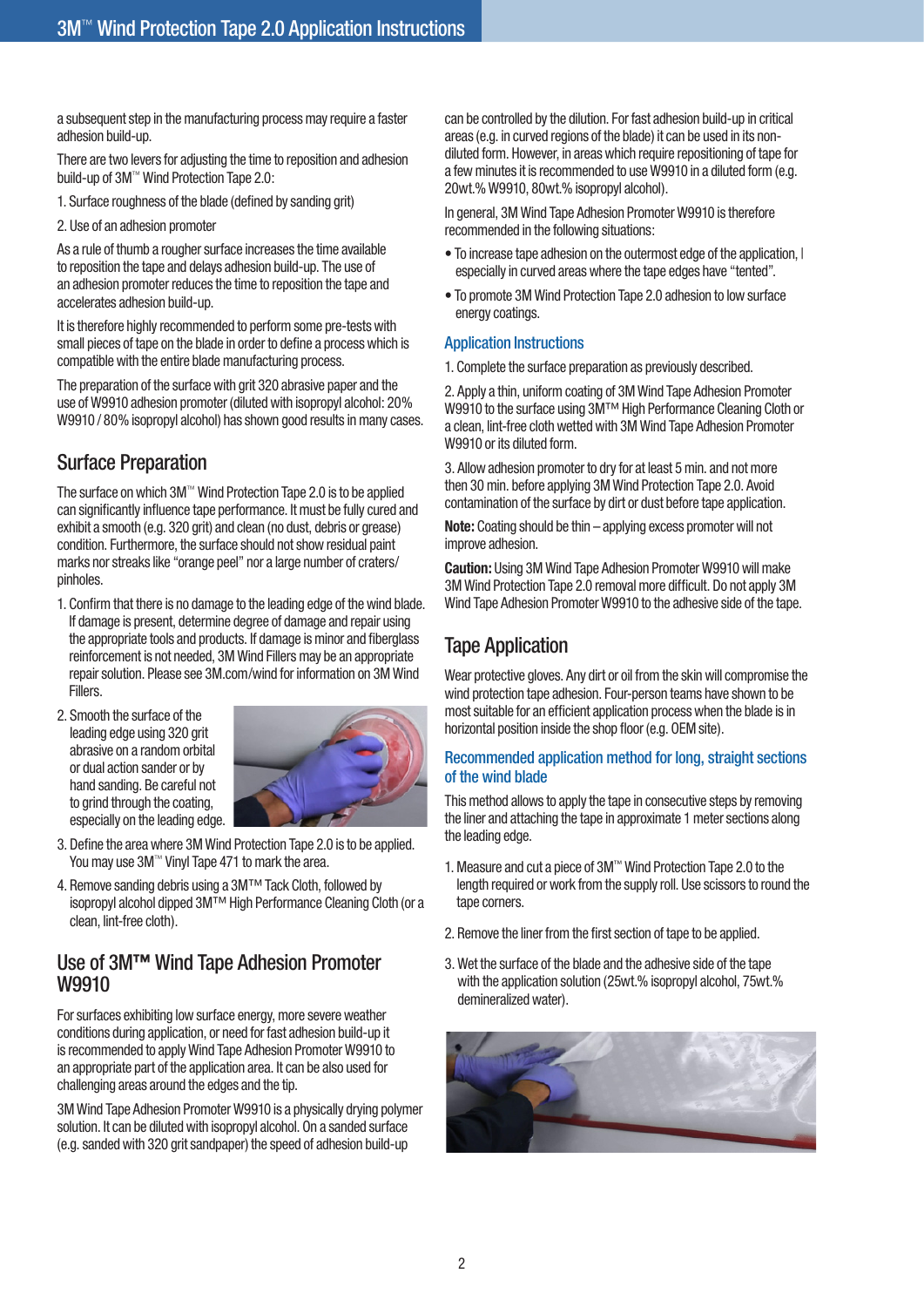- 4. Align the 3M Wind Protection Tape to marked application area.
- 5. Lay the 3M Wind Protection Tape 2.0 in position. Use a soft rubber roller and squeeze out application solution and air starting on the very leading edge for this section.
- 6. Wet outer tape surface with application solution, squeeze out application solution and air with a rubber squeegee chord-wise upwards and downwards from leading edge towards tape edge. Movement of the rubber squeegee should always be in a pulling manner rather than pushing.



- 7. Dry tape edges with cloth to prevent application solution ingress at tape edge. If there are water pockets or air bubbles, gently lift the tape for this area and lay it down again (it may be useful to re-apply some application solution). Squeeze out the liquid again. Dry tape edges and tape surface with cloth and inspect tape for water or air pockets.
- 8. Repeat steps 2-7 for next section.

#### Alternative application method for long, straight sections of the wind blade

This method allows to align and fix the entire length of tape needed for a blade. The liner will then be removed in sections of about 1 meter length and the tape will be applied accordingly.

- 1. Fix the required length of tape on one side to the blade by a strip of 3M Vinyl Tape 471. This creates a hinge by which the tape can be folded upwards.
- 2. Fold the tape back along the hinge and remove the liner for a section of about 1 meter (starting from the root section).
- 3. Wet the surface of the blade and the adhesive side of the tape with the application solution (25wt.% isopropyl alcohol, 75wt.% demineralized water). Always care for sufficient wetting of the adhesive surface in areas which are not yet ready to be bonded.
- 4. Use a soft rubber roller and squeeze out application solution and air on the very leading edge for this section.
- 5. Wet outer tape surface with application solution, squeeze out application solution and air with a rubber squeegee chord-wise upwards and downwards from leading edge towards tape edge. Movement of rubber squeegee should always be in a pulling manner rather than pushing.









6. Dry tape edges with cloth to prevent application solution ingress at tape edge. If there are water pockets or air bubbles, gently lift the tape for this area and lay it down again (it may be useful to re-apply some application solution). Squeeze out the liquid again. Dry tape edges and tape surface with cloth and inspect tape for water or air pockets.

7. Repeat steps 2-6 for next section.

#### Recommended application method for curved and contoured blade sections such as the tip

On curved or contoured blade sections, it may be useful to narrow down the width of the tape in order to avoid wrinkling by excess material or to reduce stresses.

1. Use scissors to "neck down" a short section of the long piece of tape for installation near the blade tip. The transition from the wide section to the narrow section should be a gradual curve as shown here.



- 2. Depending on the required adhesion apply 3M Wind Tape Adhesion Promoter W9910 in its undiluted or diluted form to the blade surface.
- 3. After liner removal apply the application solution (25% isopropyl alcohol, 75% demineralized water) onto the blade and the adhesive side of the tape.
- 4. Hold the 3M Wind Protection Tape at one end. Wrap the tape around the contoured section while applying the center of the tape to the leading edge of the blade.
- 5. After applying the application solution to the outer tape surface, use squeegee to remove air and application solution as described in the long straight sections.
- 6. Extra material may "tent" along the edges of the 3M Wind Protection Tape, especially around curves. If this occurs, excess material in "tents" can be trimmed and the edges pressed into place. 3M Wind Tape Adhesion Promoter W9910 can also be used to tack down the edges if needed.

# Edge Sealing

Application of 3M™ Wind Protection Tape Edge Sealer W2600 is recommended to smooth and protect the tape edge. Wear gloves when applying edge sealer. Surface and edges should be dry to touch and free from any excess application solution before applying edge sealer.



1. For best appearance, mask the area to be sealed by placing a strip of 3M™ Vinyl Tape 471 across the top of 3M™ Wind Protection Tape 1⁄32 in. (1 mm) back from the edge. Apply a second strip of 3M Vinyl Tape 471 to the wind blade surface, 1⁄8 in. (3 mm) from the edge of the 3M Wind Protection Tape.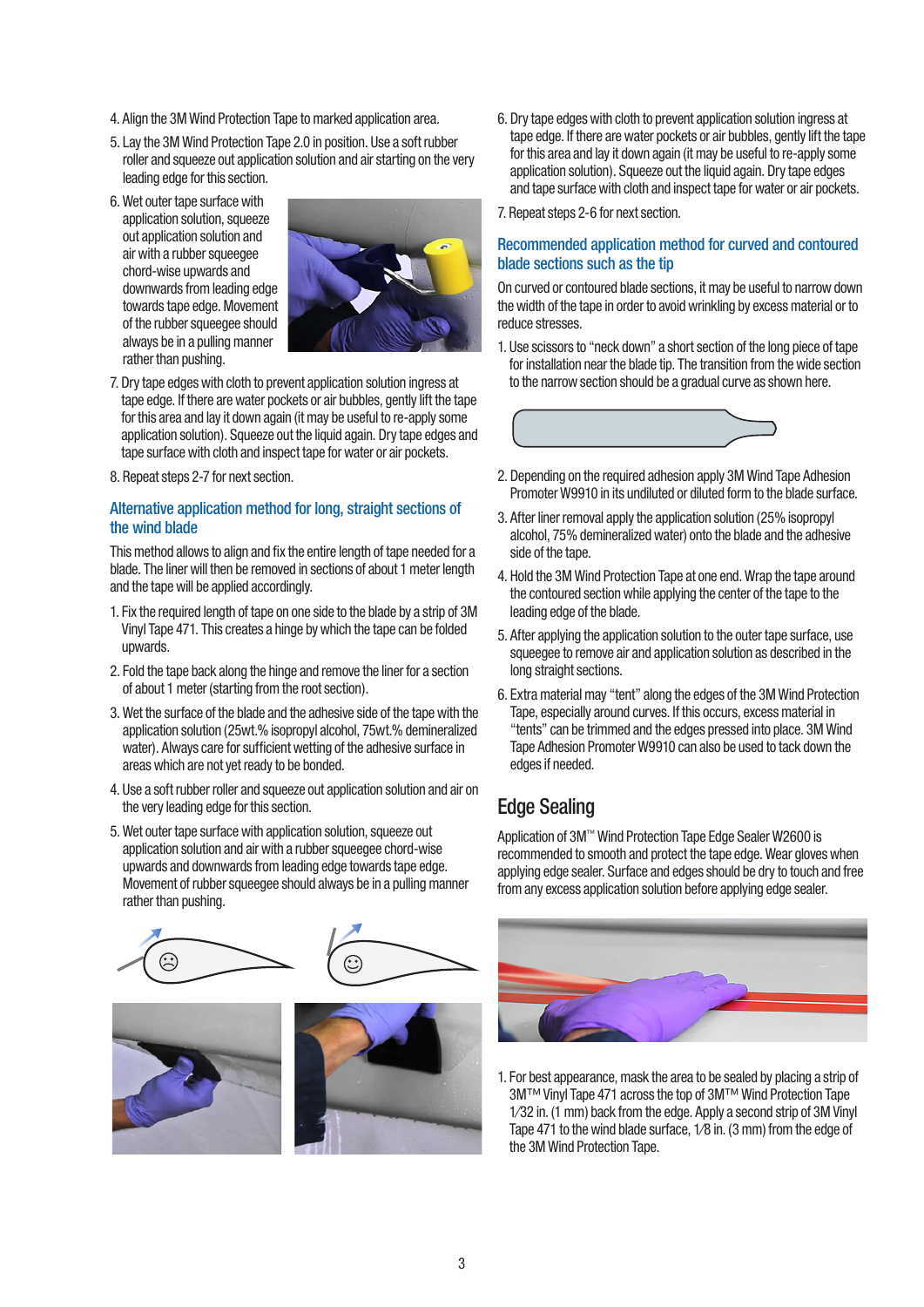- 2. Insert cartridge into applicator gun and remove cap. Equalize the cartridge by releasing a small amount of product until both parts A and B dispense equally. Attach the nozzle. Dispense a small amount of material and discard.
- 3. Apply 3M Wind Protection Tape Edge Sealer W2600 to the surface between the strips of 3M Vinyl Tape 471. Properly applied 3M Wind Protection Tape Edge Sealer W2600 should be transparent with minimal air entrapment.



- 4. Using a body filler spreader, spread and smooth the sealant bead between the strips of 3M Vinyl Tape 471.
- 5. Remove the 3M Vinyl Tape 471 within 5 10 minutes.

# Tape Splicing

A splice free application will give optimum protection. It is recommended that the customer validate the performance of their splice joints. An overlap splice is generally more durable than a butt splice.

Please contact your 3M Application Engineer for more information.

### Removal Procedure

3M Wind Protection Tape 2.0 may need to be removed due to inappropriate application or damage during transport or in service.

#### Replacement Just After Application

Once the tape has been applied to the surface of a blade, the adhesive will rapidly develop adhesion. In case there are bubbles, dirt particles or wrinkles which cannot be removed, it is advisable to quickly remove the entire tape. Clean the surface with the application solution or IPA and reapply new tape. In the case of adhesive residue, this must be removed by mechanical means or substrate compatible solvent. It is then necessary to apply the adhesion promoter again if used originally.

#### Removal After Adhesion Build-up

There may be occasions when major quality issues become visible a few hours after tape application (next day quality inspections). If this requires a removal of the entire tape there will be adhesive residue on the blade. For a removal of the adhesive residue it is recommended to use a sanding process or apply isopropyl alcohol or any other substrate compatible solvent and use a plastic scraper to remove the swollen adhesive after sufficient dwell time.

Again, adhesion promoters need to be re-applied afterwards.

This method can be always used if tape needs to be removed (either in the plant or in the field).

1. Lift at the tape edge and peel back at a 90° to 180° angle.

- 2. Adhesive residue left on the surface may be removed by applying isopropyl alcohol or any other substrate compatible solvent\* to the surface. Allow some time for swelling and scrape off the adhesive with a plastic scraper and cleaning cloth.
- 3. If needed, gentle use of a Scotch-Brite™ General Purpose Hand Pad 7447 will help to remove stubborn adhesive residues.

#### Wallpaper Steamer

- 1. Direct a jet of low pressure steam from a wallpaper steamer at the tape or sealer peel point.
- 2. Use a phenolic scraper or plastic squeegee as a removal aid.
- 3. Remaining adhesive residue can be removed using acetone, isopropyl alcohol, or another substrate compatible solvent.

#### 3M™ Wind Tape and Residue Remover W9900

3M Wind Tape and Residue Remover W9900 is a highly viscous paste which allows to reduce the adhesion of the tape to the blade for easier removal. This is done by substances migrating through the film and swelling the adhesive. In contrary to solvents\* like isopropyl alcohol the paste does not easily evaporate and allows a longer lasting treatment. However, the ingredients may interact with the underlying coatings or blade materials. It is therefore recommended to check any possible interaction and use minimum dwell time.

- 1. Apply an approximate 3 mm thick layer of 3M W9900 to the tape surface.
- 2. Cover the 3M W9900 layer with some plastic food wrap or aluminum foil to prevent evaporation and cross contamination.
- 3. Allow to dwell until easy removal of tape is possible, approximately 4 hours.
- 4. After this dwell period, the tape can be pulled from the blade.
- 5. Adhesive residue left on the surface may be removed by another application of 3M Wind Protection Tape 2.0 and Residue Remover W9900, a substrate compatible solvent, or mechanically. Allow some time for swelling and scrape off the adhesive with a plastic scraper and cleaning cloth.

#### 3M™ Wind Protection Tape Edge Sealer W2600 Removal

Removal of 3M Wind Protection Tape Edge Sealer W2600 can be done physically by scraping or sanding using a sander. It can also be softened with a small wallpaper steamer and scraped off with a phenolic scraper or plastic squeegee.